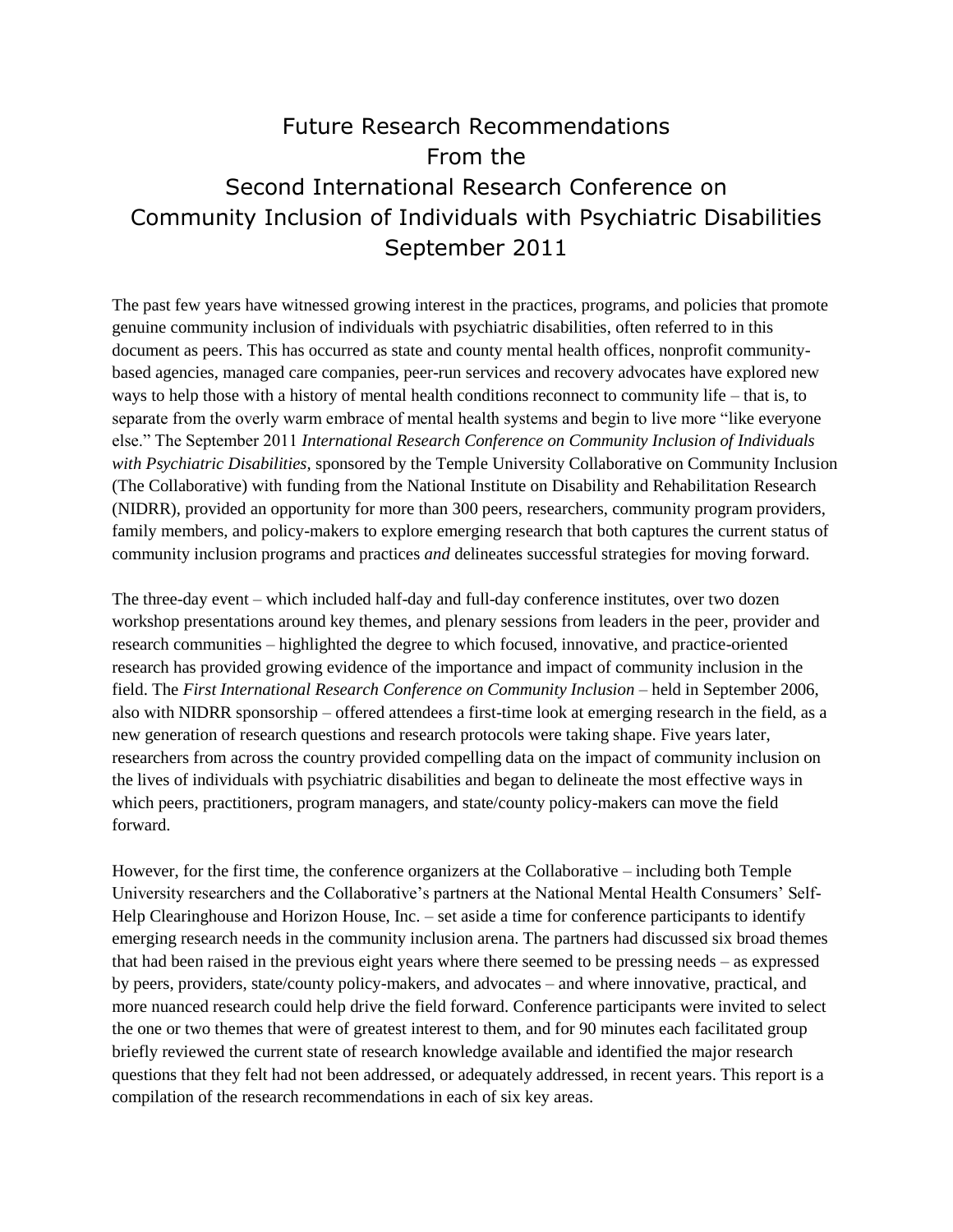### *Vulnerable Populations: What research would help us understand/respond to the community inclusion needs of individuals with psychiatric disabilities who are members of other vulnerable populations?*

Thirty-five (35) conference participants were members of this group, with about equal representation from four different vulnerable populations: peers with immigrant backgrounds, those with histories of involvement with the criminal justice system, individuals with secondary physical disabilities, and those who identified as members of the gay/lesbian/bisexual/transgender/questioning community. They pinpointed future research needs that could both determine the special issues facing individuals with mental health conditions from other vulnerable backgrounds and the most effective ways to meet their needs, including:

- assessing whether there is differential access to mental health supports and services that promote community inclusion across these populations of individuals with psychiatric disabilities;
- determining the financial and other barriers to services (including the costs of insurance) for individuals with mental health conditions from other vulnerable communities;
- highlighting the impact of disclosure of psychiatric disabilities within varied vulnerable populations, and how vulnerable groups respond to individuals with psychiatric disabilities;
- identifying effective strategies to reach out to vulnerable communities to help improve their information about and inclusion of individuals with psychiatric disabilities;
- responding to the impact of trauma on community inclusion within vulnerable communities of individuals with psychiatric disabilities; and
- surveying the availability of peers and certified peer specialists who are themselves from vulnerable communities and their willingness to work with others from similar backgrounds.

### *Education and Employment: What research would strengthen the delivery of educational services and employment programming for individuals with psychiatric disabilities?*

Thirty-one (31) conference participants were members of this group, with substantial representation from educational and employment program personnel. Group members initially spoke at length about the critical role that both education and employment play as major drivers of community inclusion, yet felt that a great deal more research in the area was needed to:

- devise effective strategies for overcoming negative provider, family, and peer perceptions of and promoting greater use of - Security Work Incentive programs;
- develop county/state policies that better promote expansion of and investment in Supported Employment programs;
- promote broader use of social marketing approaches to combat both employer and employee stigma toward, and discrimination against, individuals in the competitive labor market;
- determine the differential impacts of Supported Employment in the mental health and physical disability fields;
- assess effective funding strategies to ensure more widespread access to Supported Education at primary, secondary, community college and four-year university programs; and
- determine the impacts of Supported Education programs on job acquisition and initial and longterm career development.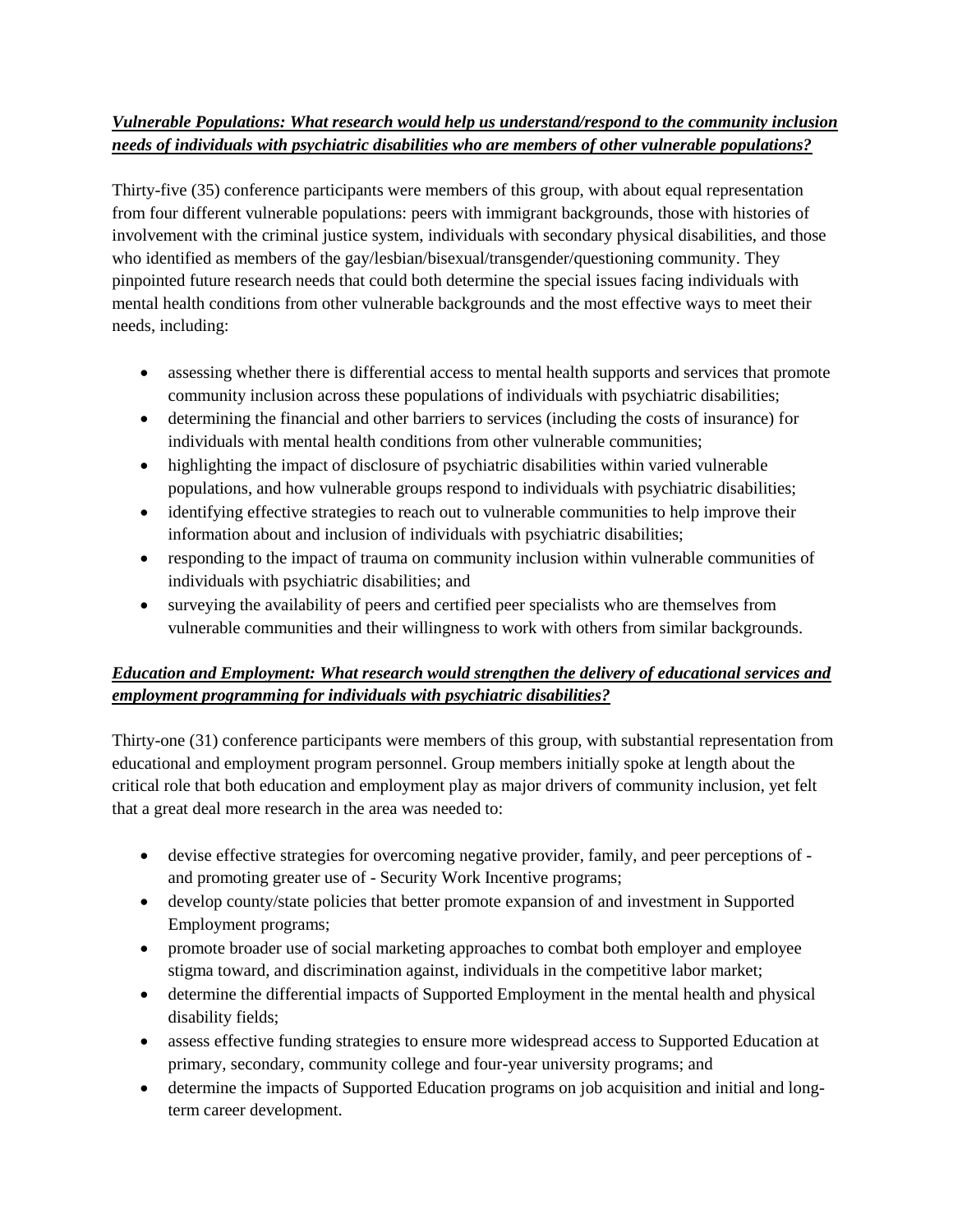## *Geographic Information Systems: Which GIS studies would help policy-makers and providers to strengthen the delivery of community inclusion services?*

Twelve (12) individuals – mostly researchers with initial or sustained experience in the use of GIS systems for research purposes – discussed their emerging ideas of the ways in which GIS technologies could be used to better understand community inclusion patterns and effective strategies for building community inclusion programming. The group's suggestions included new research to:

- examine the relationship between how individuals perceive their communities (e.g, crime, resources, etc.) and objective community indicators from secondary and administrative sources;
- use GPS tracking technologies to build a detailed dataset containing all locations utilized by individual with psychiatric disabilities, to better understand spatial patterns of community use;
- assess the effectiveness of supplementing the use of GPS technology with either Ecological Momentary Assessment (EMA) or journal-keeping approaches;
- determine the effectiveness of "participatory mapping" (asking people to describe the resources in their neighborhoods), and assess rural/suburban/urban differences in the resulting maps;
- examine whether community mobility and other forms of participation, as measured with GPS technologies, differ substantially by demographic characteristics or geographic settings; and
- examine the impact of public and private transportation systems on community inclusion in varying rural/suburban/urban settings.

# *Community Engagement and Civic Activity: Which studies can help us understand current levels of participation and future prospects for engagement in civic activities?*

Twenty-four (24) conference participants worked together to explore the research needs that would shed light on the connection of peers to local interest groups: civic associations, neighborhood watch groups, local/state/national political campaigns, nonprofit advocacy efforts, mental health public education initiatives, and a variety of ways in which individuals seek to improve community life for everyone. The group agreed that this domain of community inclusion was essentially unexplored by researchers, and suggested research to:

- determine the current level of civic engagement of peer involvement in a variety of community organizations – and current levels of peer satisfaction with their involvement;
- explore differences between two types of community engagement "purposeful" (volunteer associations, civic groups) and personal (recreational programs, hobby groups) – and their impact;
- compare civic engagement of those with and without psychiatric disabilities with regard to level of activity, focus of activity, and the value of the activity;
- examine the impact of civic engagement on the level of community inclusion experienced by peers, comparing different types of civic engagement;
- assess the role that peer specialists and peer-run organizations can play in promoting civic engagement; and
- highlight "success stories" of civic engagement in which both peer and community groups express enthusiasm for mutual efforts.